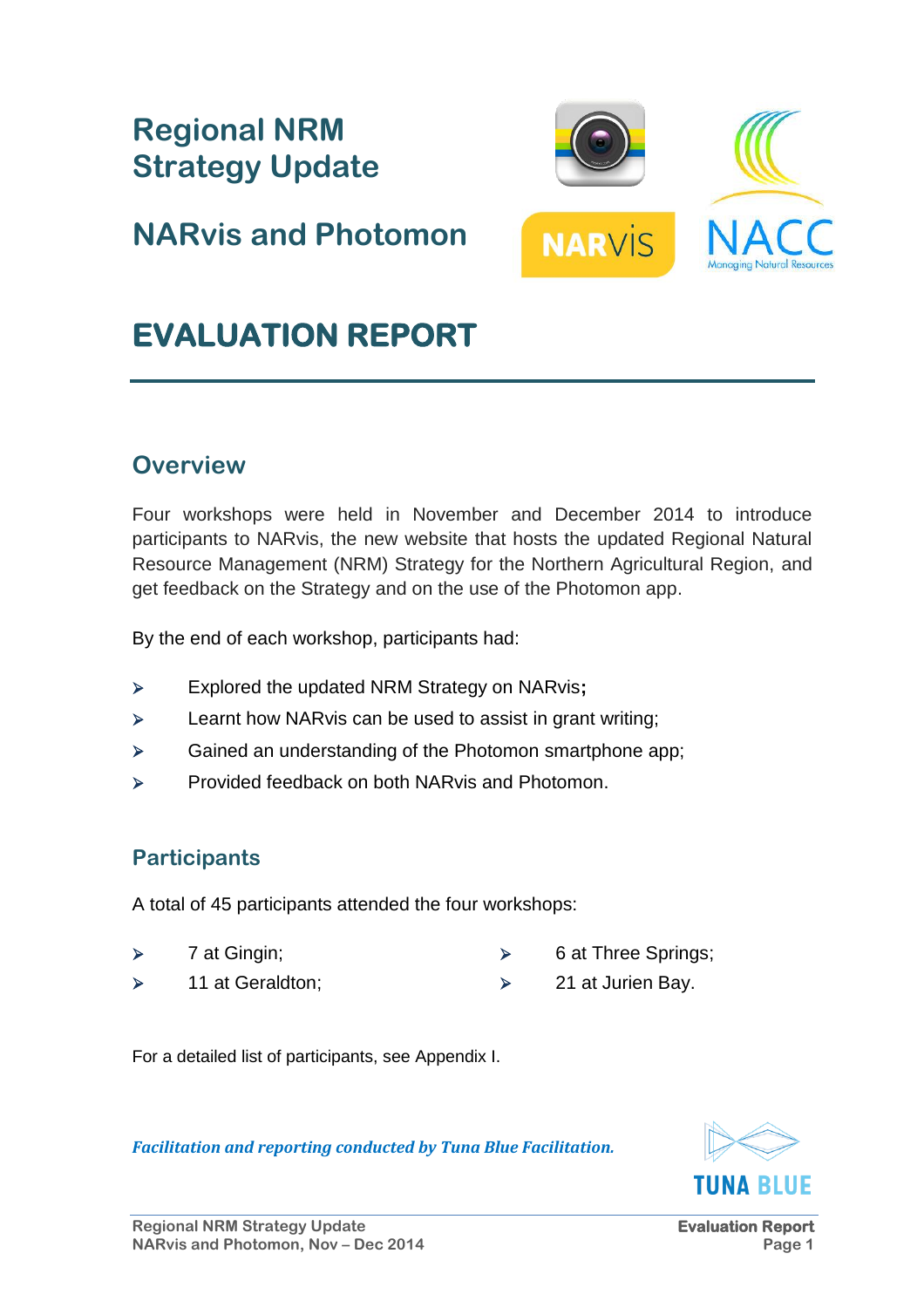# **Executive Summary**

This section provides an overview of the evaluation outcomes gathered in the workshop surveys completed by participants. Please refer to the next section of the Report for further detail.

#### **1. Priority targets that align with participants' objectives**

Given the broad range of participants in attendance, all the targets were highlighted as important to on-ground objectives. However, inland participants placed a specific emphasis on the importance of managing invasive species and increasing biodiversity and ecosystem integrity, whilst the coastal participants focused more on coastal erosion and adaptation processes.

#### **Major issues not addressed in the Strategy**

The majority of participants indicated the Regional Aspirations & Targets covered the projects they undertake on the ground. A small number of comments highlighted areas for more consideration:

- Providing new industry research (ie: inland aquaculture);
- $\triangleright$  Target on working with schools and the community;
- > More specific focus on horticulture and irrigation.

#### **2. Photo-monitoring uses**

Participants identified a wide range of projects and monitoring situations that Photomon would be beneficial for, including:

- > Land degradation;
- > Remnant vegetation health;
- > Revegetation success;
- $\triangleright$  On the spot identification of pests and current levels of infestation; weed control monitoring;
- $\triangleright$  Beach monitoring, coastal erosion, off road vehicle effects;
- Improvements in pasture composition, pasture regrowth after grazing, trial crop establishment, orchard monitoring;
- $\triangleright$  Planning for Shire infrastructure, documenting town improvements.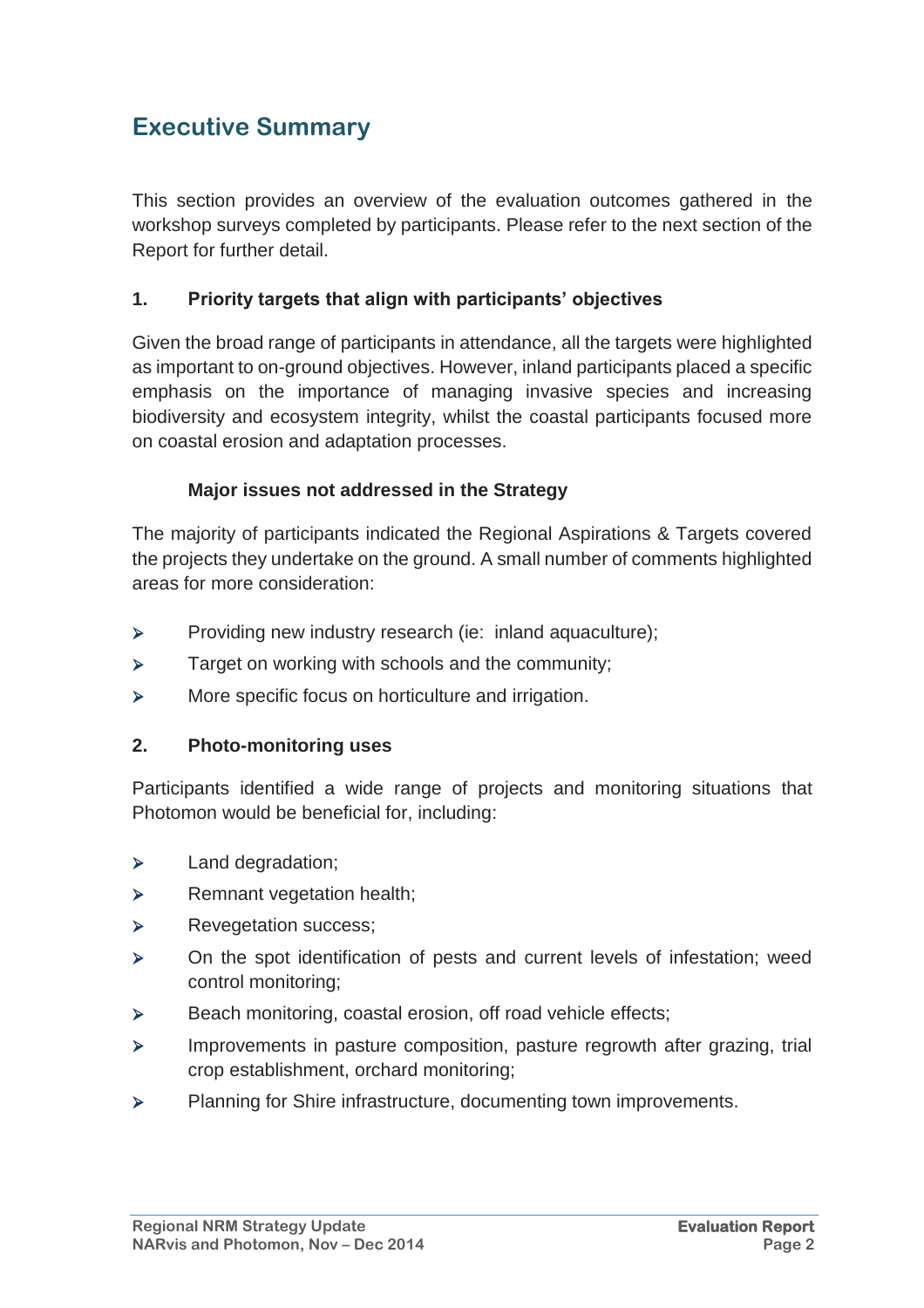In addition, areas raised where NACC could play a further facilitative role are:

- Assisting community members to upload and incorporate historical collections of photo-monitoring;
- **Engaging individual landholders to monitor assets on private farmland and** encourage them to provide constant input and feedback using Photomon;
- $\triangleright$  Facilitating network reporting between multiple members of the community, and broader community awareness raising initiatives;
- Arbitrating arguments and conflicts regarding project progress and issues, if the photo-monitoring data exists.

#### **3. Most useful aspects of NARvis**

The majority of participants were impressed with the accessibility and user friendliness of NARvis, the high amount of information and data included, the mapping function, and the grant writing information and tips.

#### **4. Other aspects to include on NARvis**

Most participants commented they will need more time to explore the website and get a better understanding of its functions, with one participant suggesting any comments or changes will be submitted via the website as a user comment, which is encouraging. Some suggestions for improvements were:

- $\triangleright$  A clear preamble on why there is a need for a Strategy and a context, for the people coming in cold (maybe a pop up window);
- $\triangleright$  Incorporate more historical information (e.g. water, roads, and loss of natural vegetation);
- $\triangleright$  Providing the reporting community with confidence in terms of protecting privacy and identity;
- $\triangleright$  Include more on water monitoring and licencing (to develop a regional repository of information from water monitoring and water licence data, plus land use applications and research)
- $\triangleright$  Include Local Government land use plans and maps;
- $\triangleright$  Provide regular progress reports to acquit the targets;
- $\triangleright$  A sustainability directory on cycle paths, solar systems and urban bus layouts;
- **EXECT** More information on fracking in the region and a map of fracking sites;
- $\triangleright$  The maps need better labelling.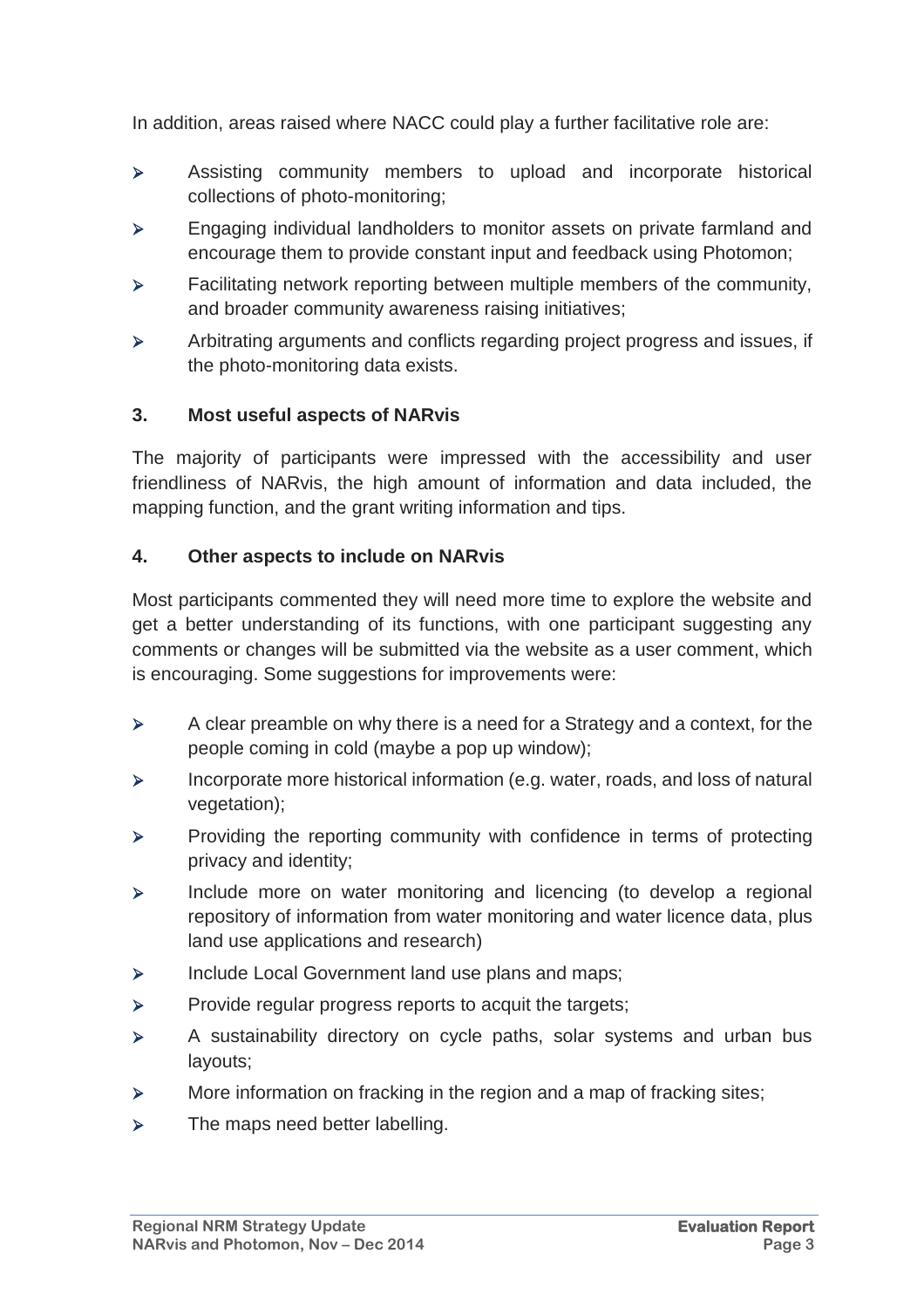#### **5. Overall rating of the Strategy in meeting participants' needs as a funding tool**

The graph below displays the ratings given by all participants across the four workshops.



# **Evaluation Outcomes – In Detail**

The participants completed evaluation sheets at the conclusion of each workshop.

#### **1. Thinking about your group's current or proposed projects:**

#### *Which of the targets identified in the Strategy align with your objectives?*

#### **Gingin:**

- **•** Conservation (waterlogging, salinity and acidity) as it relates to water balance in the soil. The water balance was upset when the land was cleared, followed by resultant poor soil structure, leading to collapsing of soil and the loss of bacteria;
- **•** Building landscape resilience to climate change, particularly in our wetland assets;
- **•** Maintaining and restoring ecological connectivity;
- **•** Water resources, Aboriginal heritage and biodiversity;
- **•** Prescribed and declared pests;
- **•** All targets align with my personal objectives (and the region);
- **•** Different groups can work with set targets or against (they provide a starting point).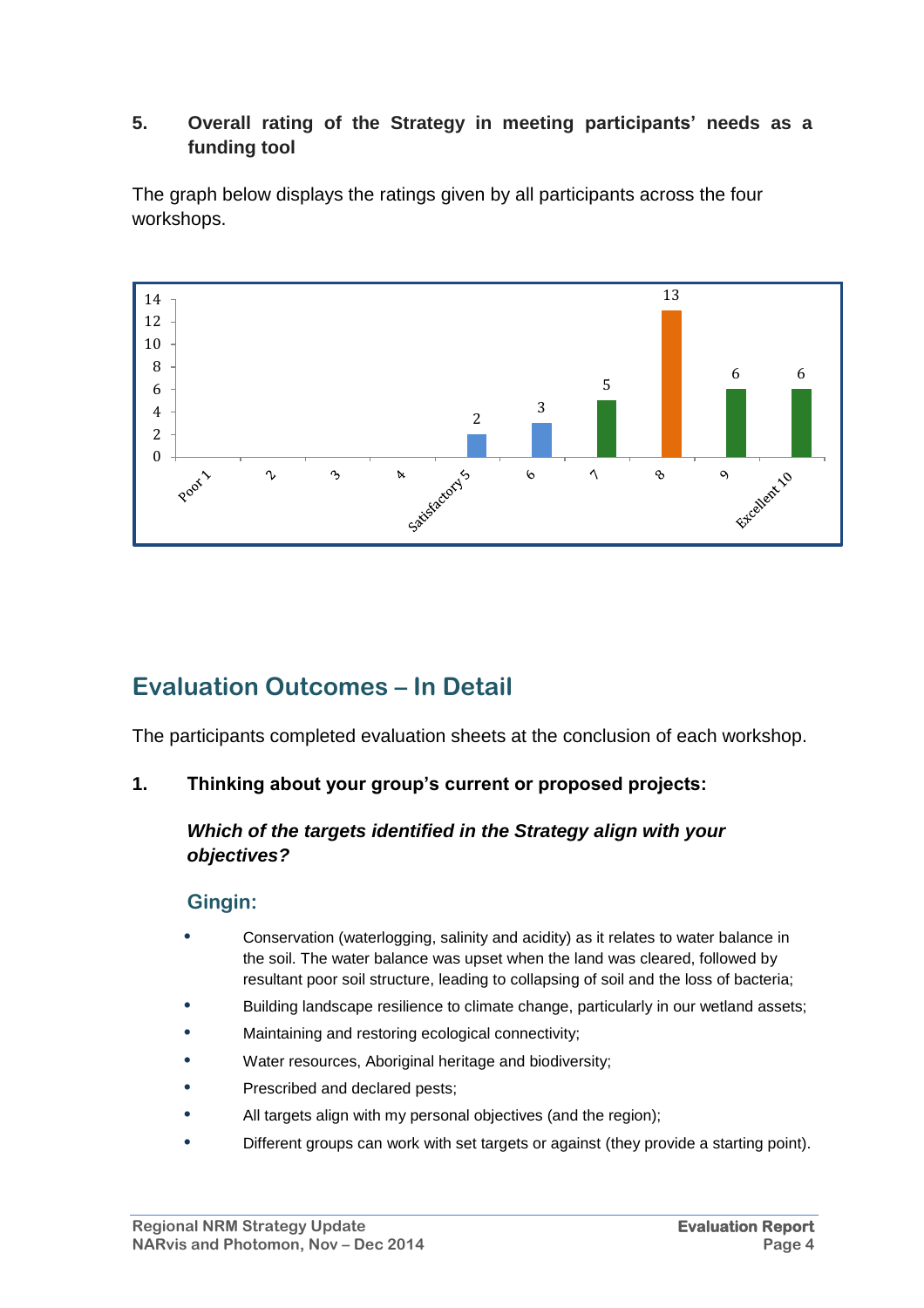#### **Geraldton:**

- **•** Vegetation loss on local dunes (weeds, winds and increased nutrients);
- **•** Biodiversity, invasive species and coastal management;
- **•** The objective of my organisation is to rebalance the ecosystem by balancing the water / air ratio to allow production of food and natural vegetation to thrive; most of the targets would fit;
- **•** Targets highlight the issues in a concise manner;
- **•** Coastal adaptation, and community involvement and capacity targets;
- **•** Waste diversion by 30% by 2030 (NARvis is 10% by 2020);
- **•** Climate Change Risk Vulnerability Assessment by 2020;
- **•** It was interesting that someone mentioned it needed a preamble, as from my perspective, I was thinking perhaps the information was too basic and not specific or factual enough;
- **•** Biodiversity, water and coastal;
- **•** Encouraging sustainable urban design.

#### **Three Springs:**

- **•** Invasive species are effectively managed at both the local and regional scale;
- **•** Invasive species;
- **•** Biodiversity, production systems, revegetation of protected areas, wind and water erosion, water quality and invasive species;
- **•** Invasive species, biodiversity and ecosystem integrity, communities in the NAR are able to maintain economic viability;
- **•** Water resources are valued;
- **•** Water resources, invasive species, and biodiversity and ecosystem integrity.

#### **Jurien Bay:**

- **•** Coastal revegetation;
- **•** 500ha of coastal vegetation protected and enhanced by 2020 (biodiversity target);
- **•** Jurien Action Group is addressing environmental concerns facing our National Parks, Water Reserves, landfill wetlands and communities' water supplies;
- **•** Invasive species;
- **•** Perennial pastures;
- **•** Coastal and marine; biodiversity and ecosystem integrity are maintained and improved at a landscape scale;
- **•** Coastal erosions of beaches shifting beach sand; revegetation of sand hills.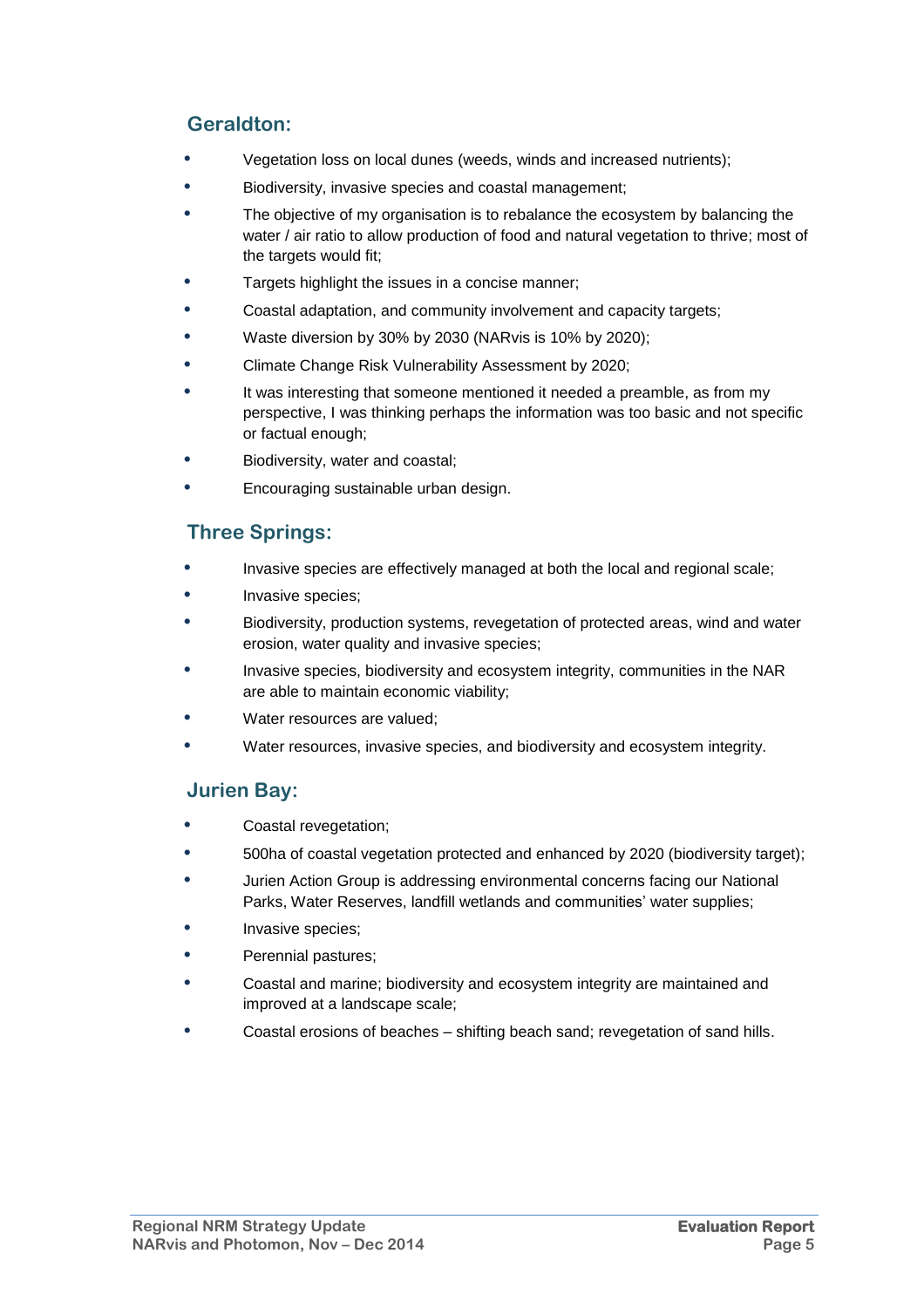#### *Are there any major issues your projects address, that aren't addressed in the Strategy? If so, provide examples.*

### **Gingin:**

- **•** Mostly covered;
- **•** All fit in;
- **•** The project information must be readily and easily retrievable;
- **•** Providing new industry research (ie: inland aquaculture) that does not seem to be addressed in the Strategy.

#### **Geraldton:**

- **•** Acceptance that there is an issue by management;
- **•** Not at this stage, will require a more detailed examination;
- **•** Weed Management Plans no funding under Biodiversity;
- **•** Biodiversity management, invasive species, river protection and coastal protection;
- **•** Community engagement.

#### **Three Springs:**

- **•** Don't know yet, need to study the Strategy and discuss with other people in the LCDC;
- **•** Salinity;
- **•** Working with schools;
- **•** Selling trees to the community;
- **•** Protection of planted trees;
- **•** Community bird walks and bush knowledge.

#### **Jurien Bay:**

- **•** Establishing baselines and sort of baselines; water; flora and fauna counts;
- **•** Pyp Grass;
- **•** Horticulture; irrigation.

#### *2. What types of activities do you currently use photo-monitoring for? Or, what types of activities could you see it being beneficial for?*

#### **Gingin:**

- **•** I have nearly 40 years of photos taken of progress in overcoming salinity and restoring productivity;
- **•** As an adjunct to qualitative monitoring of the Brook and wetland system across our region;
- **•** The compilation of photos with attached relevant data (words and pictures) to show improvement in soil structure with the use of perennial pastures;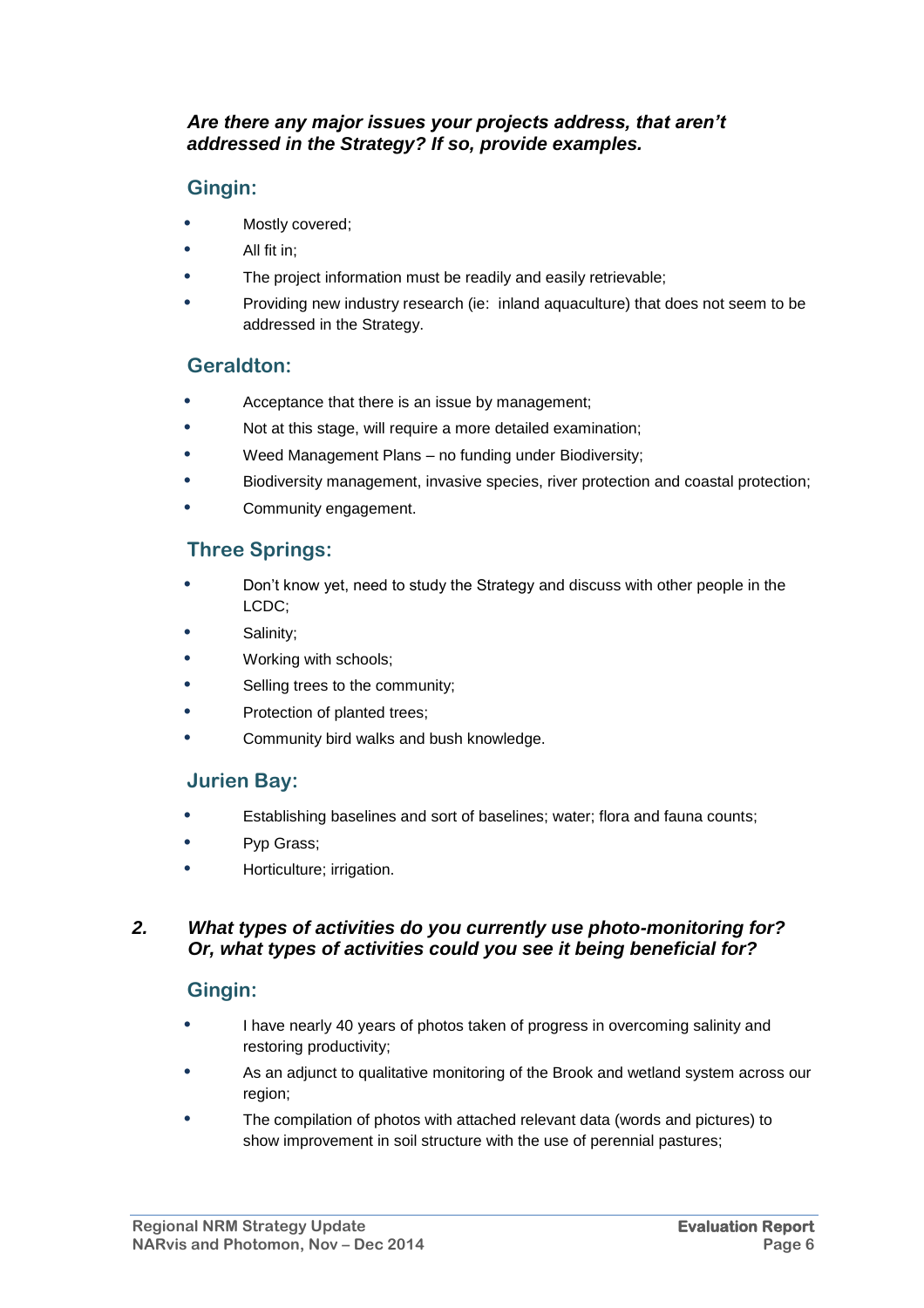- **•** Most of the asset is on private farmland and a photo-monitoring component encourages individual landholder participation and the opportunity for constant input and feedback;
- **•** We have own DAFWA database;
- **•** Gingin Brook and running stream for 11 years;
- **•** Natural bushland and loss of vegetation due to a drying climate and water loss;
- **•** Monitoring weeds;
- **•** Demonstrating improvement of pasture composition;
- **•** Network reporting with multiple members of the community and broader community awareness;
- **•** On the spot identification of the pest and current level of infestation;
- **•** Environmentally and ecologically funded revegetation;
- **•** Pasture regrowth (perennials) for after grazing.

#### **Geraldton:**

- **•** Beach monitoring of accretion and erosion;
- **•** Could become a blueprint for monitoring a set location and changes (i.e. windblown beaches, access tracks and management of recreational access);
- **•** Revegetation success and failure monitoring;
- **•** Regeneration monitoring;
- **•** At present, we do very little photo-monitoring but we would like to increase;
- **•** Land degradation and weed management;
- **•** Beach erosion, weed control, revegetation and beach wrack;
- **•** Asset conditions (hard infrastructure and natural areas), planting erosion control and weed management;
- **•** Trial crop establishment and monitoring;
- **•** I see it as a handy tool to set up photo-monitoring for NACC revegetation sites and other sites, it would save the tedious and non useful template that we currently use, and farmers might actually continue monitoring;
- **•** Revegetation projects;
- **•** Beach monitoring for NACC, Hidden Treasures and Rivers & Wetlands Projects;
- **•** Coastal and wetlands;
- **•** Beach monitoring and vegetation.

#### **Three Springs:**

- **•** Revegetation success, failure and growth;
- **•** Remnant vegetation health;
- **•** Land degradation, monitoring revegetation and reclaimed sites;
- **•** Lakes edge remnant vegetation and land reclamation ratios;
- **•** Coastal erosion in Green Head and Leeman;
- **•** Future use of revegetation and monitoring invasive species and repercussions;
- **•** Before, ongoing and after pics of revegetation sites;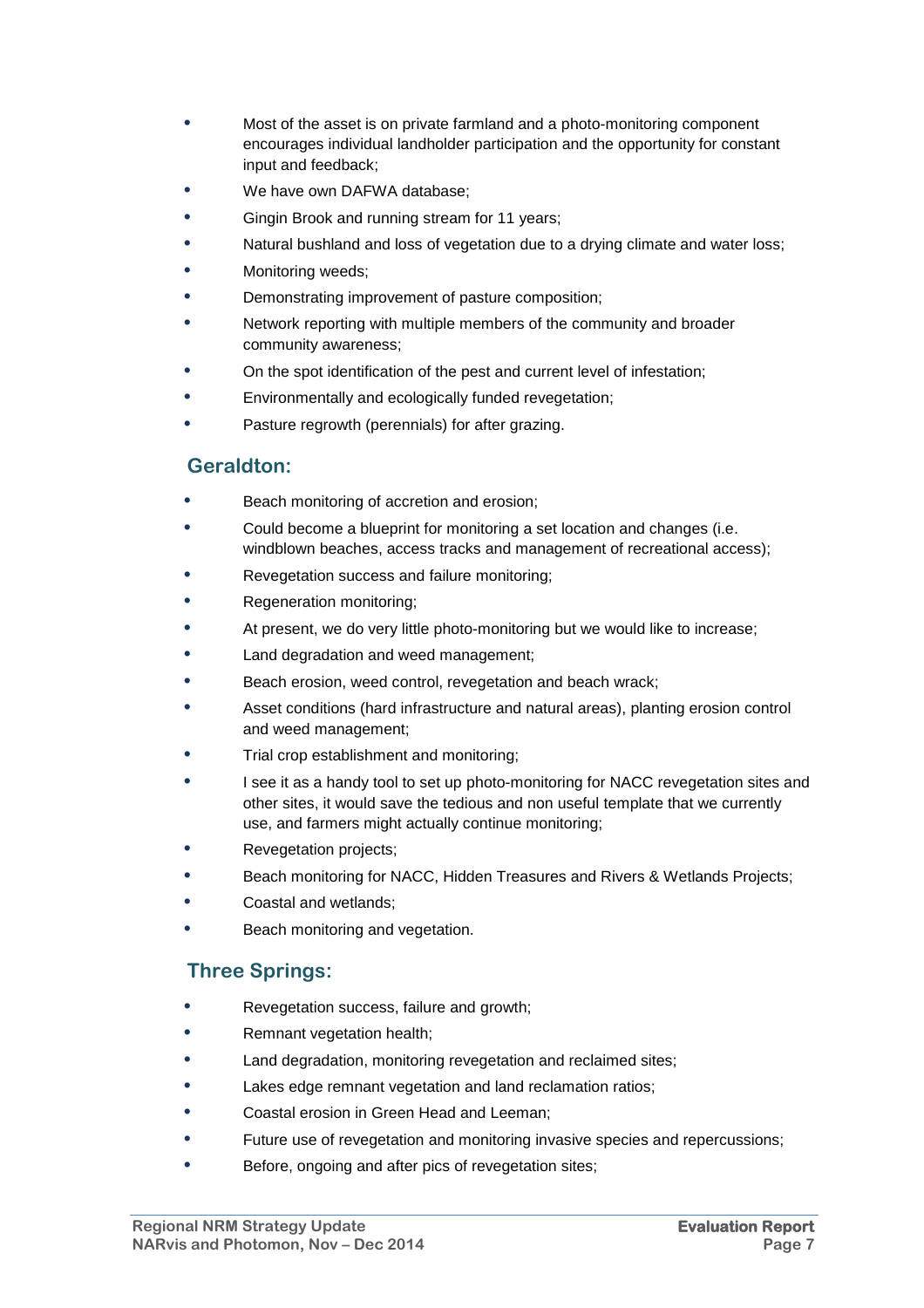- **•** Physical approach to town's improvements;
- **•** Community events for wellbeing, information and inclusion;
- **•** Use engagement tools for the broader community.

#### **Jurien Bay:**

- **•** Volunteer monitoring of beach erosion and accretion;
- **•** Monitoring the coastline at Jurien Bay;
- **•** Coastal erosion and accretion;
- **•** Coastline erosion and photo-monitoring of the sites within current gas leases;
- **•** Looking at coastal erosion and providing direct information to the local Shire on coastal planning issues, eg: recently after the Shire put 3,000 tonnes of sand in front of the park, I was able to inform them with photo evidence that within 6 days, approx 40 - 50% was washed away;
- **•** Revegetation with Moore Catchment Council supplied trees for Carnaby's; pasture monitoring; orchard monitoring;
- **•** Monitoring the changing coastline of Jurien Bay;
- **•** My daughter and I use Photomon as part of our homeschooling program, it fits in well as a practical component of studying coastal erosion and deposition, and wave action;
- **•** I don't use the data currently but could see it being very beneficial for all agencies for beach break monitoring, erosion / accretion, monitoring storm impacts during winter, and sand movement and coastline movement
- **•** Where to plant or not plant seedlings in revegetation projects;
- **•** To assist with Off Road Vehicle use and access, and potential infrastructure sites for planning whether to go ahead or not;
- **•** Coastal erosion (in the Shire, we do have coastal monitoring, wave monitoring and full weather monitoring);
- **•** Let's us know what is happening;
- **•** Settles arguments and conflict regarding what has happened;
- **•** Makes us aware of the changes that are happening;
- **•** Learning how much the coastline changes and how it works and what happens;
- **•** I'm volunteering within Cervantes taking photos for Photomon, so I identify with beach monitoring targets, helping to monitor dune / beach erosion.

#### *3. Which aspects of the NARvis website will be most valuable to you?*

#### **Gingin:**

- **•** The ability to see issues in the landscape;
- **•** The identification of identified features from the mapping data;
- **•** Looking at the success of grants groups that we have given support to;
- **•** Looking at cross relating strategies with our own;
- **•** The whole site;
- **•** Comprehensive information available on local issues;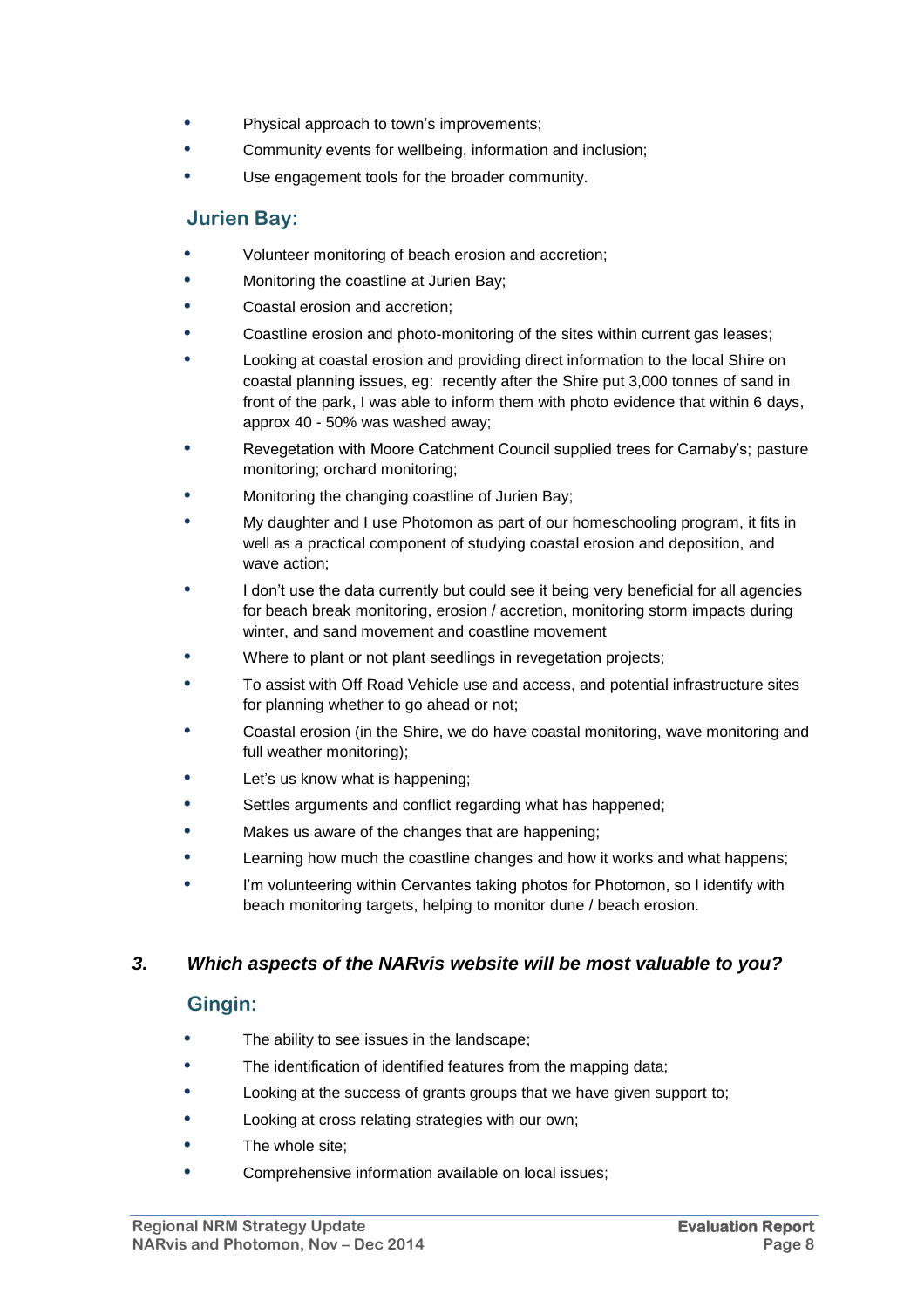- **•** Community accessibility for reporting and creating a statistical database relative to the date, time and place;
- **•** Can be linked to an existing website to allow the saving of current photo data history;
- **•** Grant applications and Photomon applications.

### **Geraldton:**

- **•** As a new person to the Strategy, the overall information provided on the NAR;
- **•** The mapping and the data available
- **•** Great amount of information available;
- **•** Ability to complete grant applications to a more professional level; assistance on the site looks really good;
- **•** Grant directory and mapping function;
- **•** Grants, Photomon and maps;
- **•** Grant sourcing;
- **•** It is easy to read, well laid out and the current grants listed are great; the mapping function will be good for groups and individuals; the targets and strategy information; previous successful grants and grant writing tips;
- **•** Very comprehensive information about the whole region; impressed at the amount and quality of data that NARvis contains;
- **•** Comprehensive layers of data and measurement tools;
- **•** Real time interactive mapping;
- **•** I will be referring this to my Local Government officers;
- **•** Strong links with other sources of information.

### **Three Springs:**

- **•** Ease of access to information on the NAR;
- **•** Huge volume of information in one place;
- **•** Progress reporting and grant applications;
- **•** Grants and site map creator;
- **•** Accessibility of information;
- **•** Fun for members to use;
- **•** Invasive species, revegetation and degradation;
- **•** Layers of information and accessibility of diverse and useful information.

#### **Jurien Bay:**

- **•** Coastal management;
- **•** Resource section, section on community groups, community projects and past projects;
- **•** Help Green Head Coast Care with the 3 Bays Walk project, eg: grants changes and benefits and seeing what else we can be doing;
- **•** Maps, sites (caves, waterways, indigenous);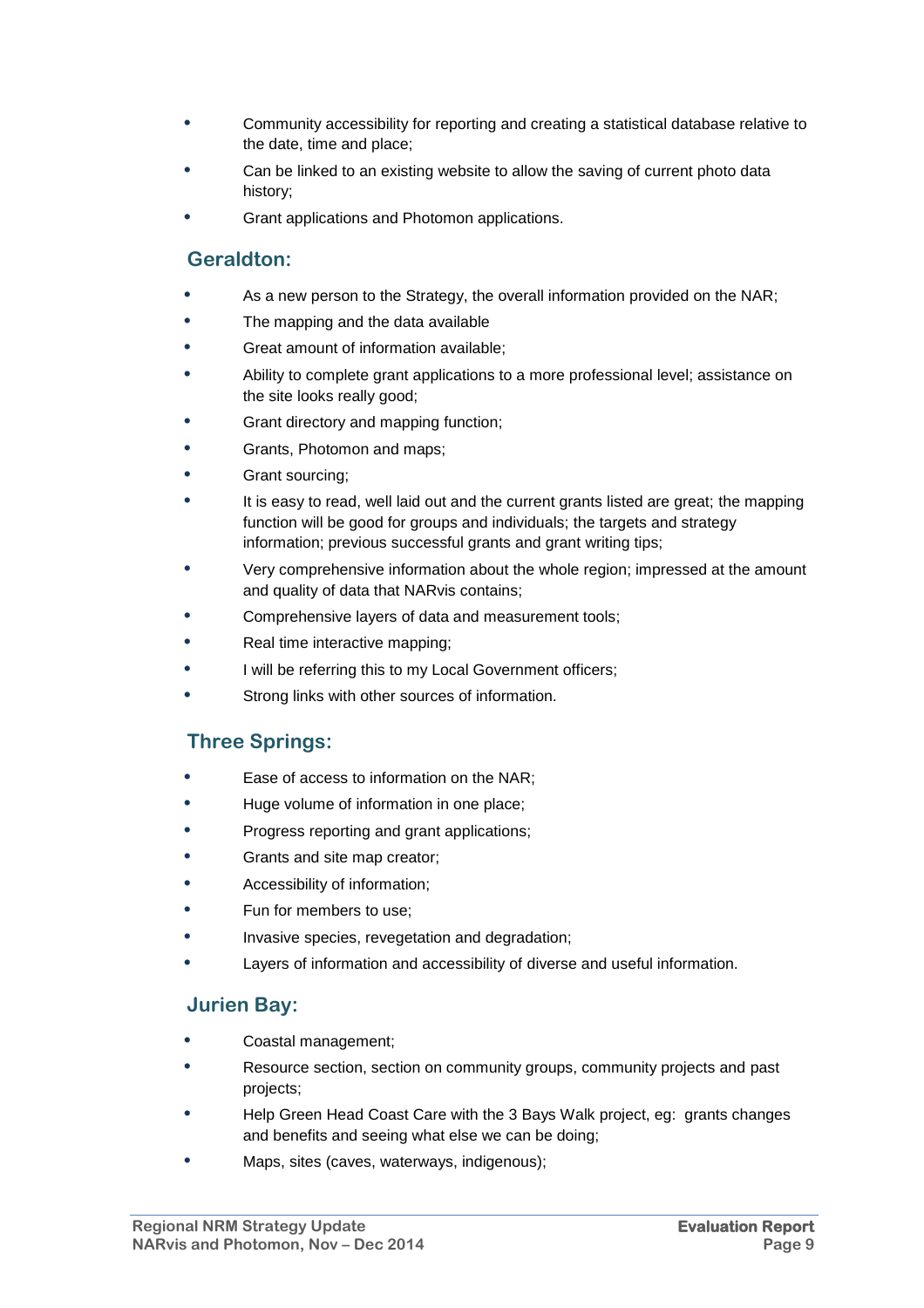- **•** Coastline movement;
- **•** Mapping and lots of other things, it's fantastic!;
- **•** The part where you see how the coastline is changing;
- **•** Local environment for our Shire and the issues to be aware of, knowledge and news articles;
- **•** Using many areas for extra information for covering school curriculum using our entire region;
- **•** Hopefully gain current updates on influences and events in our area through the articles;
- **•** Looking at photo-monitoring photos;
- **•** Use maps of coastal areas and the GIS type features available for those maps, for interest sake;
- **•** Aerial maps for work on accretion and erosion, new areas to protect and manage weeds and human impact;
- **•** The tool for measuring the distance and area for potential projects, ie: fencing or tenders for contractors, or spraying of weeds per hectare;
- **•** NARvis will revolutionise how groups apply for grants;
- **•** Teaching and informing us how to keep our land real.

#### *4. What else would you like to see included on the NARvis website?*

#### **Gingin:**

- **•** Getting together of scientists and farmers to overcome problems with common sense approaches;
- **•** Historical element for everything (water, roads, and loss of natural vegetation);
- **•** More producer groups using the system to better spread information;
- **•** Giving the reporting community confidence that their privacy and identity is protected;
- **•** Regional repository of information from water monitoring and water licence data to land use applications and research (all in one location).

#### **Geraldton:**

- **•** A clear preamble on why we're doing this and why there is a strategy; something for the people coming in cold (maybe a pop up window);
- **•** Need time to assess;
- **•** Not much more to add at this stage; looks pretty good;
- **•** Probably needs a few more targets or at least refine the current ones, and regular progress reports to acquit the targets;
- **•** Local Government land use plans and maps;
- **•** Carbon emission mitigation;
- **•** Sustainability directory on cycle paths, solar systems and urban bus layouts;
- **•** Could a section be written for children and schools?;
- **•** Maps need better labelling;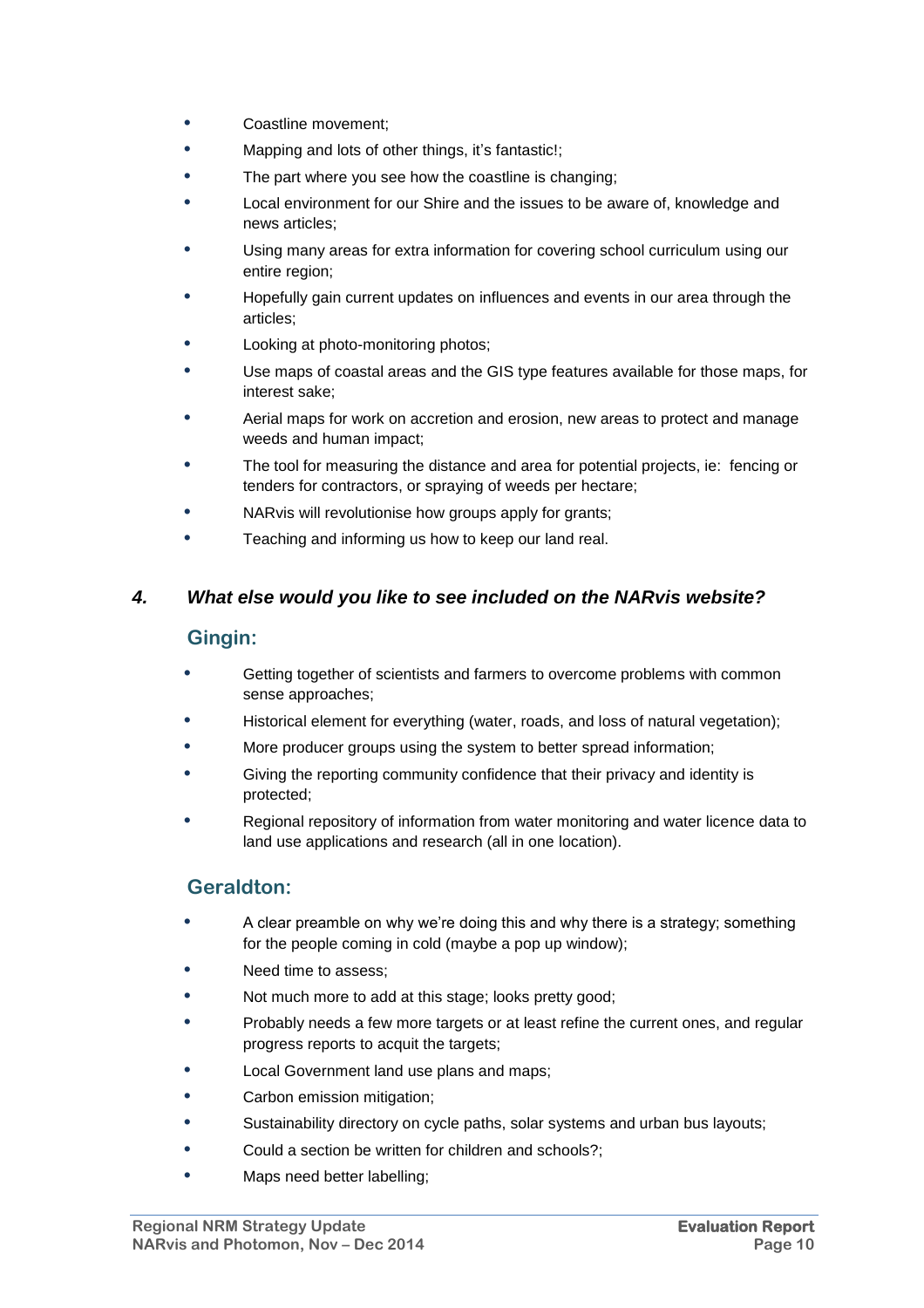**•** When targets change, I would like to see what the old ones were and why they changed.

#### **Three Springs:**

- **•** Feral animal control and invasive species;
- **•** Degradation ratios and maps;
- **•** Past projects.

#### **Jurien Bay:**

- **•** Seems to be well covered;
- **•** It is comprehensive, I would need to use it for a little longer and get back to you;
- **•** Pyp Grass;
- **•** Lime sand mine sites;
- **•** Fracking sites;
- **•** Planning issues;
- **•** More about fracking;
- **•** I am able to respond at this time through the website, so any feedback on information I would like included will be noted
- **•** Need more time to play with it to make any suggestions;
- **•** Don't know yet;
- **•** I would like to see more about travelling ground diseases like dieback.

#### *5. Overall, how well does NARvis meet your needs as a Strategy and funding tool?*

| Poor |  | Satisfactory | ີ |                    | u | ٢U<br>Excellent |
|------|--|--------------|---|--------------------|---|-----------------|
|      |  |              |   | $\sim$<br>и<br>- 1 |   |                 |

#### **Gingin:**

- **•** It gets more useful the more familiar I get with it;
- **•** Not looking for funding as a DAFWA employee but as a tool for working with groups both in the NAR and metro, it keeps me informed of projects in the area though they may not be related to the area I am working in;
- **•** Needs additional historical information;
- **•** I very much see it as a work in progress that can be extremely valuable;
- **•** If I was applying for funding, it would be a fantastic tool;
- **•** Be interesting to see the reaction of younger members.

#### **Jurien Bay:**

**•** I feel it will be fundamental in the success for grants applications for all groups.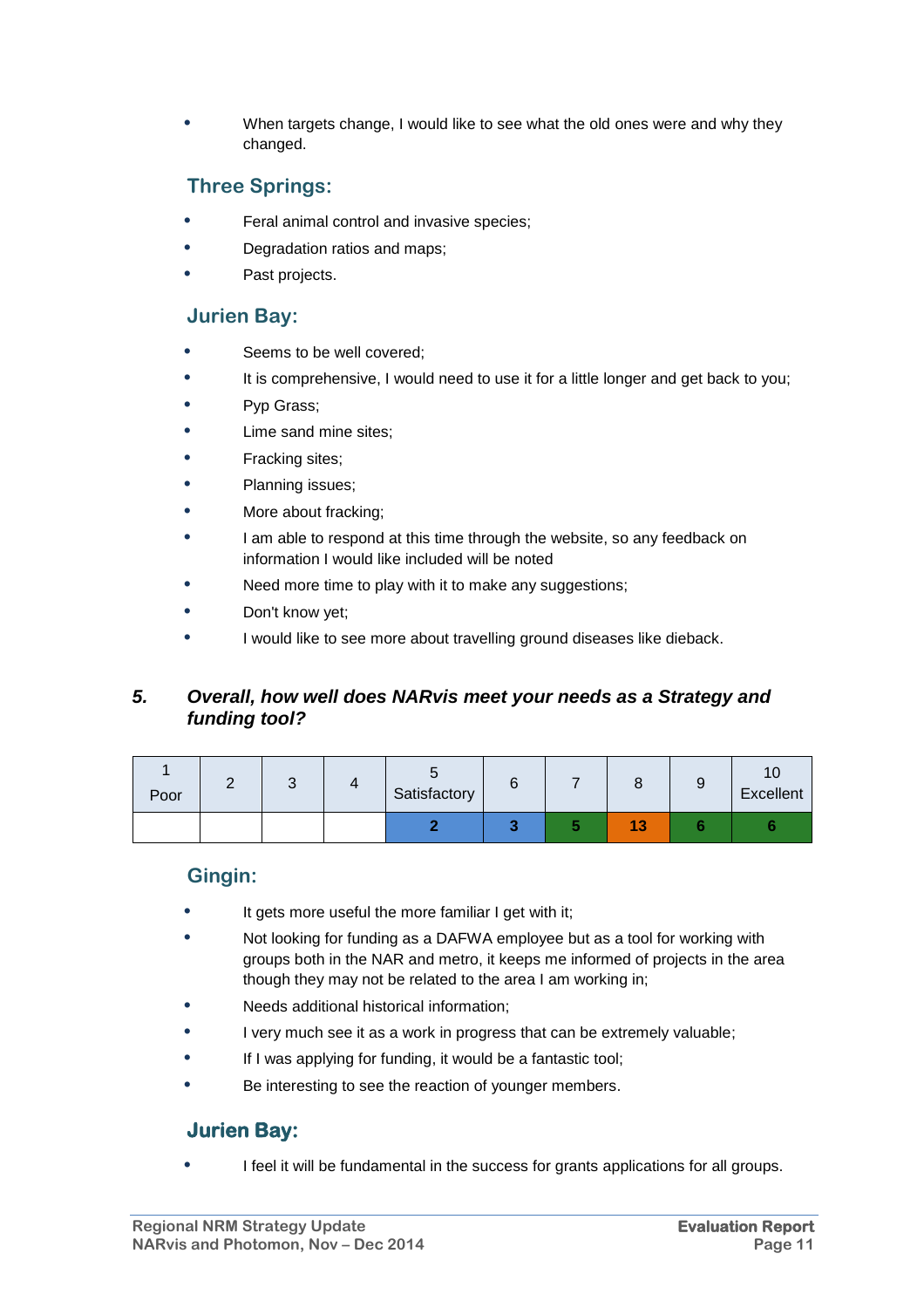# **Appendix I – Participant Lists**

| Name                             | Group                                      | Email                          | How they<br>heard<br>about the<br>event |  |  |  |
|----------------------------------|--------------------------------------------|--------------------------------|-----------------------------------------|--|--|--|
| Gingin, Monday, 24 November 2014 |                                            |                                |                                         |  |  |  |
| Gavin Drew                       | Farmer and consultant<br>(water control)   | gavin_sheila_drew@bigpond.com  | Email and<br>Phone                      |  |  |  |
| <b>Bob Leeson</b>                | Evergreen Farming                          | leesonr@oceanbroadband.net     | Email                                   |  |  |  |
| Reg Beale                        | <b>Moore Catchment Council</b>             | rabeale@bigpond.com            | Email                                   |  |  |  |
| Sally Calder                     | Gingin Water Group                         | sallycalder@iinet.net.au       | Email                                   |  |  |  |
| David Rickson                    | Gingin Water Group                         | drickson@bigpond.net.au        | Email                                   |  |  |  |
| Ken Talbot                       | <b>DAFWA</b>                               | Kenneth.talbot@agric.wa.gov.au | Email                                   |  |  |  |
| Kerry Fewster                    | Apiarist, Farmer and<br>Gingin Water Group | kuyan@iinet.net.au             | Email                                   |  |  |  |
| Rodger Walker                    |                                            | rodger.walker@nacc.com.au      |                                         |  |  |  |

| Geraldton, Wednesday, 26 November 2014 |                                  |                                |       |  |  |
|----------------------------------------|----------------------------------|--------------------------------|-------|--|--|
| <b>Mark Chadwick</b>                   | <b>City of Greater Geraldton</b> | markc@cgg.wa.gov.au            |       |  |  |
| Mark Canny                             | <b>City of Greater Geraldton</b> | markca@cgg.wa.gov.au           |       |  |  |
| Jim Wedge                              |                                  | jimwedge@harboursat.com.au     |       |  |  |
| Priscilla Clayton                      |                                  | prisclayton@node1.com.au       |       |  |  |
| Jerry Clune                            |                                  | clune@westnet.com.au           |       |  |  |
| Robyn Nicholas                         | City of Greater Geraldton        | RobynN@cgg.wa.gov.au           |       |  |  |
| Jim Sorgevana                          |                                  | sorgum@wn.com.au               |       |  |  |
| Phil Blakeway                          |                                  | nukara@bigpond.com             |       |  |  |
| Suresh Job                             |                                  | Suresh.Job@durack.edu.au       |       |  |  |
| Gordon Wilson                          |                                  |                                |       |  |  |
| Sean Hickey                            |                                  | djask@wn.com.au                |       |  |  |
| <b>Elizabeth Sturrock</b>              | <b>NACC</b>                      | elizabeth.sturrock@nacc.com.au |       |  |  |
| <b>Violetta Pristel</b>                | <b>NACC</b>                      | violetta.pristel@nacc.com.au   |       |  |  |
| Jessica<br>Stingemore                  | <b>NACC</b>                      | jessica.stingemore@nacc.com.au |       |  |  |
| Callum Love                            | <b>NACC</b>                      | callum.love@nacc.com.au        |       |  |  |
| <b>Heather Legge</b>                   | <b>NACC</b>                      |                                |       |  |  |
| <b>Wendy Payne</b>                     |                                  | kalseahorse@westnet.com.au     | Email |  |  |
| <b>Grant Bain</b>                      |                                  | ageabain@bigpond.com           |       |  |  |
| Yvonne Marsden                         |                                  |                                |       |  |  |